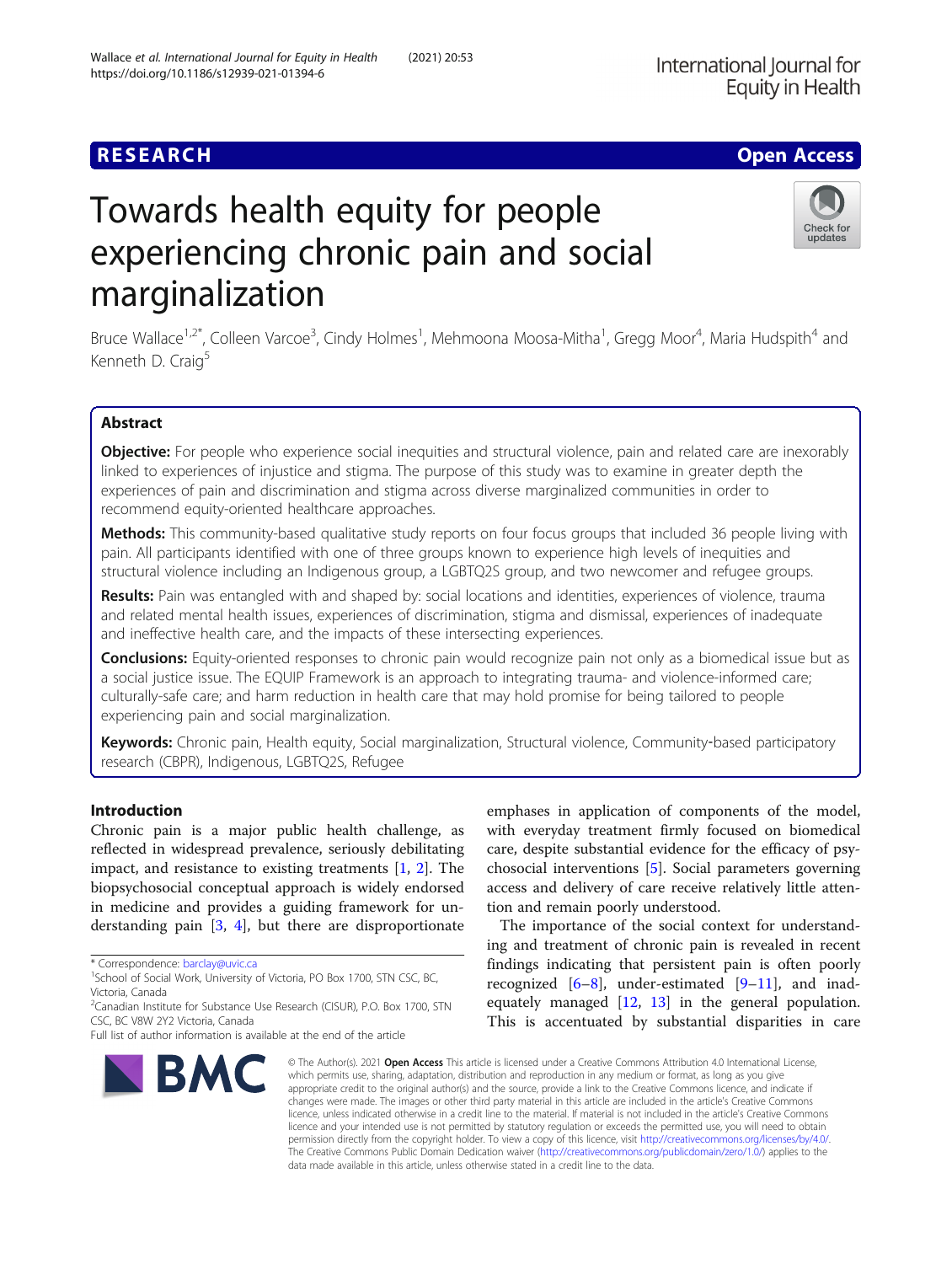across population groups – particularly in marginalized populations who are more likely to be compelled to live with pain and pain that is of greater severity [\[1](#page-11-0), [14](#page-11-0)]. This contrasts unfavorably with declarations that pain management is a fundamental human right even tough inequities and injustices are identified as the greatest challenges to responding to pain globally [[15](#page-11-0)]. Thus, there is value in theoretical models of pain that attend to social determinants of pain [[16](#page-11-0)–[19\]](#page-11-0).

Central to understanding the limited care options available to people experiencing chronic pain is evidence that chronic pain is associated with social stigmas and discrimination [\[19\]](#page-11-0). This intersects with multiple stigmas related to race and ethnicity, class, gender, sexual orientation, mental health, and substance use, among other forms [[16](#page-11-0)–[19\]](#page-11-0). Thus, chronic pain becomes more than a health issue—it should be viewed as an issue of equity and justice associated with social contexts of discrimination and structural violence [\[20](#page-11-0)], reflective of the way in which societies are organized to create harm and maintain racism, poverty, and other disadvantages [\[21\]](#page-11-0). While physical trauma in the form of injury and surgical interventions represents the major cause of pain, social trauma resulting from experiences and impacts of racism and colonization [[22](#page-11-0), [23\]](#page-11-0), the stigma and lack of responses for mental health issues [\[24\]](#page-11-0), misogyny and intimate partner violence [[25](#page-11-0)], the current drug overdose public health crisis [[26](#page-11-0)] [[27](#page-11-0)], and the ongoing crises of homelessness and poverty [[28](#page-11-0)], among other challenges, contribute substantially to experiences of living with pain. Therefore, paying attention to the social determinants of pain is crucial to realizing a more just, equitable, and healthy society.

While it is recognized that "emotionally difficult experiences, including trauma, interpersonal conflicts, work stress, and social rejection, contribute to chronic pain" [[29,](#page-11-0) [30\]](#page-11-0) (p. 565), the systemic and structural nature of these are not well understood [[31\]](#page-11-0), and research is only beginning to be conducted with socially marginalized groups. For example, the unique mechanisms whereby systemic racism becomes manifest in painful experiences and how it influences the treatment of chronic pain is not well studied. In the context of low back pain, Ziadni et al. [\[29\]](#page-11-0) found pain-related appraisals of injustices mediating these relationships, with prior experiences of racial discrimination positively associated with severity of disability and depressive symptoms. Perceived injustices have also predicted more chronic self-reported experiences of depression and disability outcomes in people with chronic low back pain [[32](#page-11-0)]. Experiences of pain were linked to practices of discrimination and injustice and as these increased, individuals' perceptions deepened regarding the irreparability of the pain they were encountering and their sense of unfairness related to their experiences of care [[29\]](#page-11-0).

Practices of injustice and unfairness can have negative impacts on overall health, with these adverse impacts amplified for people living with chronic pain who may increasingly perceive the care inequities they encounter and the pain they face as reflecting excessive social scrutiny, social judgement, and a form of punishment [\[33](#page-11-0)]. Moreover, while previous research has acknowledged systemic inequities in the distribution of pain and pain management, programmatic responses to these inequities in the form of improved access to interventions have been minimal and are understudied [[22,](#page-11-0) [32](#page-11-0)]. While health inequities, including those associated with chronic pain, are well documented and calls for equity are commonplace, there is a lack of engagement and research in exploring how to address inequities within healthcare responses.

The purpose of this study was to provide first person accounts of the relationship between experiences of pain and discrimination and stigma, thereby informing equity-oriented responses to chronic pain tailored to people experiencing both pain and social marginalization. To study the relationship between chronic pain and diverse experiences of social marginalization as well as implications for interventions, we conducted a community-based qualitative study using focus groups with people living with chronic pain and identifying with one of three groups known to experience high levels of inequity, discrimination, and stigma in Canada, specifically Indigenous<sup>1</sup>[[34,](#page-11-0) [35](#page-11-0)], LGBTQ2S<sup>2</sup> [\[36](#page-11-0)] and refugees or newcomers [[34\]](#page-11-0).

We employ a health equity framework to investigate the links among the complexities of inequities, social marginalization, and structural violence to inform equity-oriented responses to chronic pain. Namely, the EQUIP Health Care program of research [[37](#page-11-0)–[40](#page-11-0)] informs the theoretical framework for this inquiry as well as the analytical processes. EQUIP offers an evidencebased theoretical framework that describes equityoriented health care (EOHC) as enacting three key dimensions: trauma- and violence-informed care, culturally-safe care, and harm reduction, each of which must be tailored to the particular health care context and populations served [[37\]](#page-11-0). EOHC aims to reduce the effects of structural inequities by analyzing inequities and their impact, and augmenting and providing alterna-tives to dominant approaches to care [[38\]](#page-11-0). This analysis aims to provide direction for tailoring EOHC for those who experienced chronic pain and health inequities.

 $1$  In Canada, Indigenous people include diverse First Nations, Inuit and Metis peoples. Royal Commission on Aboriginal Peoples. (1996). Report of the Royal Commission on Aboriginal Peoples. Ottawa: Canada

Communications Group-Publishing).

<sup>&</sup>lt;sup>2</sup> Lesbian, Gay, Bisexual, Transgender, Transsexual, Queer,

Questioning and Two-Spirit (LGBTQ2S).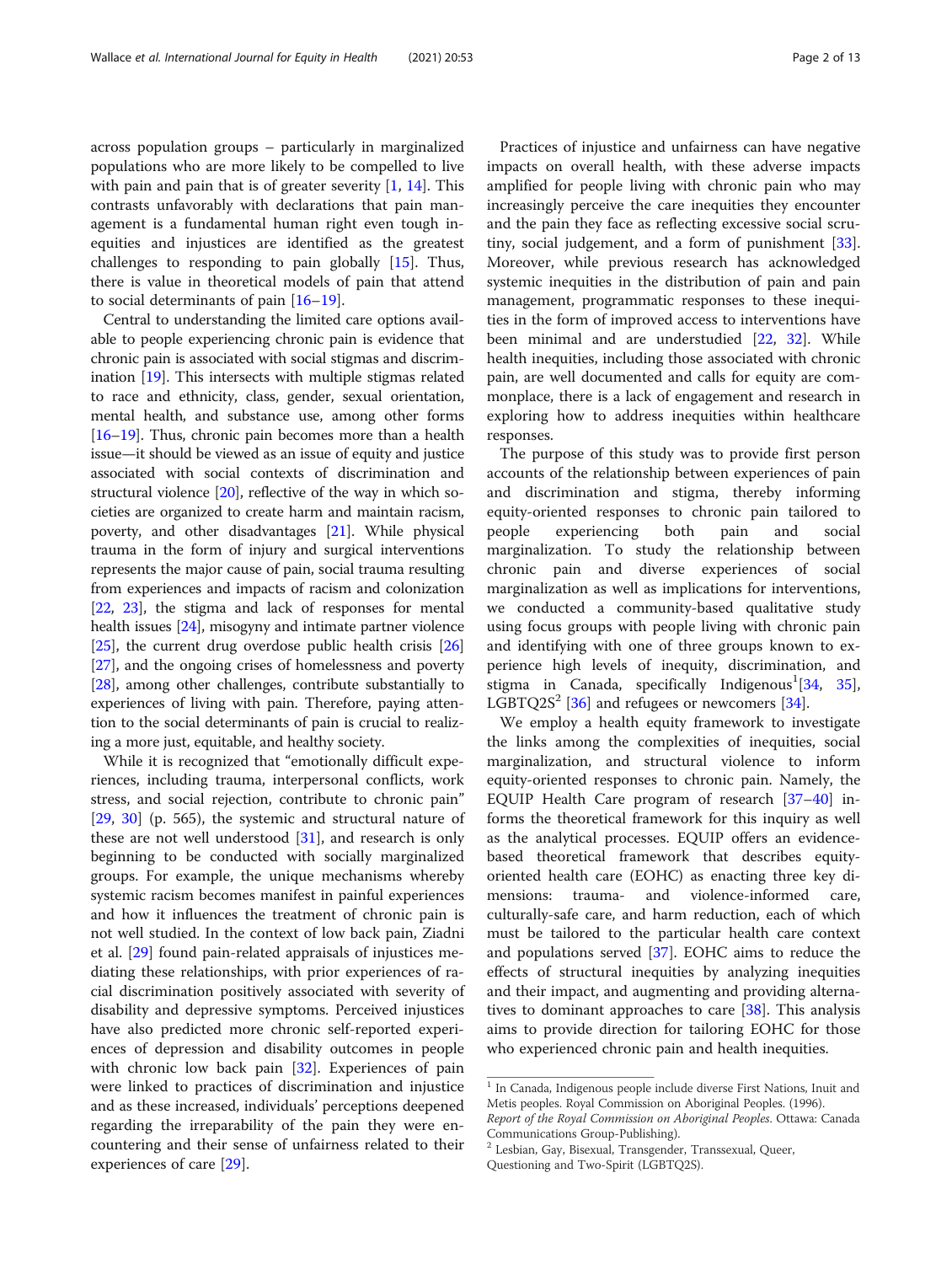## Methods

The research was guided by the principles of community-based participatory research (CBPR), an approach that engages communities equitably in the research process for the purpose of producing knowledge and taking action for positive change [[41](#page-11-0), [42\]](#page-11-0). The research was initiated by Pain BC, a province-wide, nongovernmental organization that brings together people in pain, their families, health care providers, and others to improve the lives of people living with chronic pain in British Columbia (BC) Canada and beyond. Pain BC identified the need to develop contextually tailored responses to chronic pain for populations in BC also experiencing social marginalization.

Throughout the project, Pain BC played a lead role in the research processes and, as the principal knowledge user, is using the evidence to inform their current and future programming. The research team includes community-based researchers with unique, often longstanding, relationships with the communities experiencing social marginalization. The researchers collaborated with not-for-profit organizations in these communities to recruit participants: an Indigenous community health centre in one community, a resettlement and newcomer agency in another, and a network of agencies and contacts dedicated to LGBTQ2S communities.

Focus groups were utilized as a data collection approach that holds the potential for in-depth exploration of issues through shared discussion and understandings. With the CBPR approach, the gathering of individuals with shared experiences also offers the potential of creating community connections, building capacity about an issue and a foundation for further participation and action.

The overall sampling approach was convenience sampling via third-party recruitment with strategies modified to best fit the community interests and processes, as well as outreach from the collaborating community organisations who linked interested participants with the researchers. Recruitment handouts were distributed by the collaborating agencies to people accessing their sites and services. Participant criteria included being an adult (over 18 years), identifying as experiencing chronic pain for three months or longer and identifying as a member of the population group being gathered (Indigenous, LGBTQ2S, or refugees and newcomers). An honorarium of \$50 (CAD) was provided to each participant. Collaborating agencies continued recruiting until the handbill had reached those who might be interested and a number of people sufficient for a group (between six and fifteen, given our aim of 6–8 people per group and potential for two groups in each setting), had expressed interest in participating.

Four focus groups were held with a total of 36 participants, with the initial group conducted in December 2018 and the final group in March 2019. The Indigenous group and the LGBTQ2S group each had 11 participants, one newcomer and refugee group had six participants, while a second group was organized with 8 refugees from Syria, facilitated in Arabic and translated to English. The research team decided to not include a demographic survey as part of data collection as we considered using predetermined categories antithetical to CBPR processes and our intersectional perspective. Rather, each group began with each individual introducing themselves as they wished, which often resulted in participants presenting their complex selves and identities more fully than a demographic survey might have elicited.

Within the focus groups, we sought to create a culturally safe social opportunity with the sharing of a meal that included moose stew with the Indigenous group, Persian catering with the newcomer and refugee group and the LGBTQ2S group had lunch from a queer-based caterer in the community. The researchers worked to reduce barriers to participation and to respond to diverse access needs for people living with chronic pain including low lighting, supportive seating, specific dietary requirements and the presence of translators. The focus groups typically exceeded an hour with the meal and socializing being close to another hour.

The focus groups were facilitated by the researchers or co-facilitated with a community member including an Indigenous Elder with the Indigenous group and a settlement worker with the newcomer and refugee group. At the start of the group, consent forms were explained, notably we clarified how consent and confidentiality functions within group discussions. Following opportunities for any questions to be discussed, the consent forms were signed and collected. The same semi-structured interview guide was utilized in all groups to explore three general areas: (a) participants' experiences of barriers (both external/systemic and personal) in managing their chronic pain, (b) what participants found helped them deal with their pain, and (c) participants' insights on what could be improved to provide better health care. The group discussions were audio recorded and then transcribed. Ethical approval for the project was granted from the University of British Columbia Behavioural Research Ethics Board (H18-01481).

Data analysis was a thematic analysis guided by coding techniques from grounded theory [\[43](#page-12-0)] with transcripts analysed by the research team, including Pain BC research collaborators, using an iterative process that made use of both deductive and inductive processes. To be inclusive of collaborators the coding was conducted in our word processing programs using coloured highlighting and comments rather than using qualitative software. An initial deductive analysis was conducted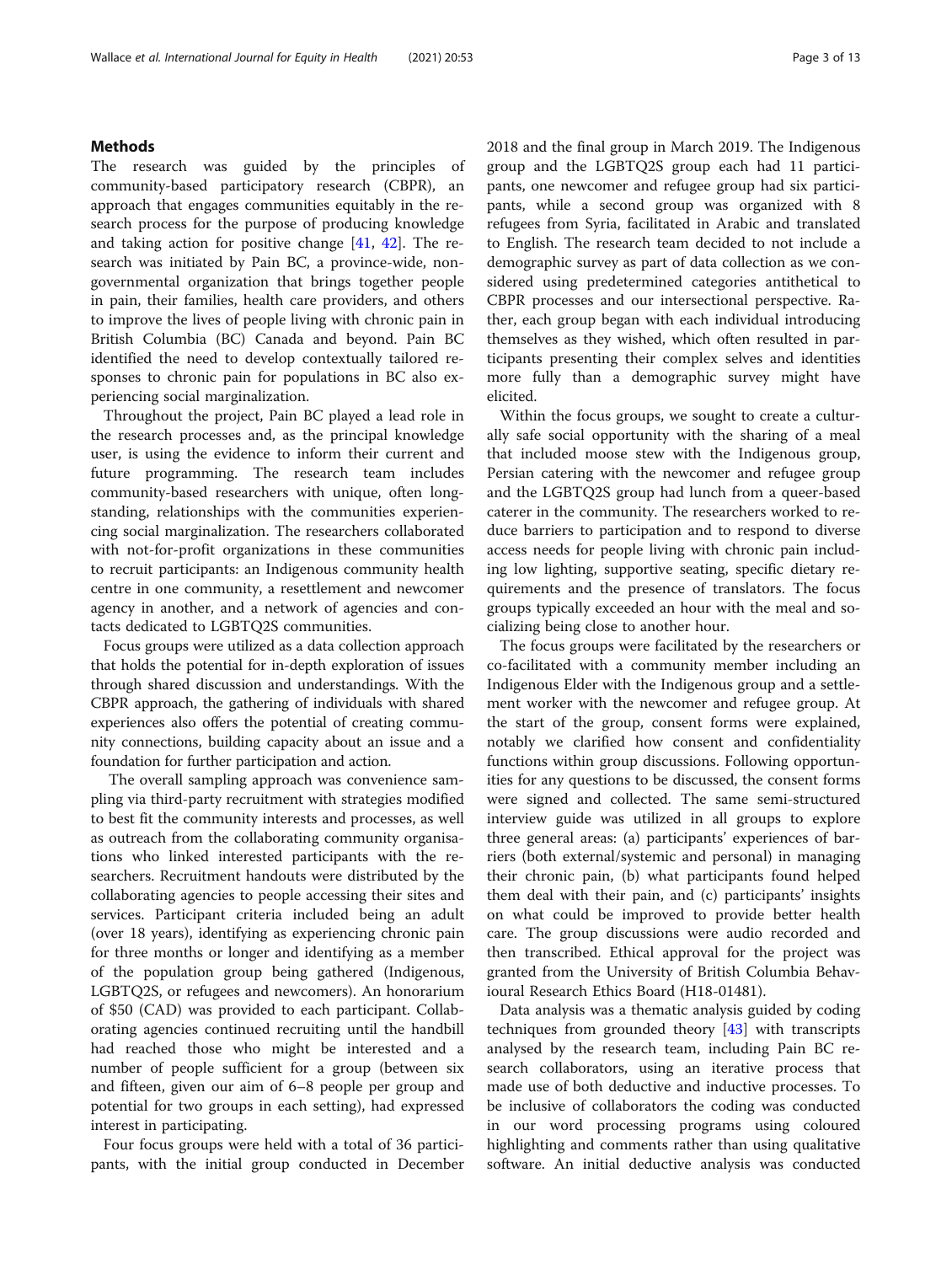using a priori categories based on the EQUIP framework: These themes were trauma and violence informed care, culturally safe care, harm reduction, and contextually tailored care [[39\]](#page-11-0). Second, themes were identified inductively from within and across all focus groups. Following this process, the team brought together both inductively and deductively derived themes to develop an analytic framework as described by Corbin and Strauss [[44\]](#page-12-0). A subsequent round of coding was conducted using the analytic framework. The research team once again discussed the themes as a group and collaboratively developed a more detailed thematic analysis that identified overarching themes and sub-themes within and across groups.

Within a month of the final focus group, a one-day workshop was held with an objective of sharing the initial thematic analysis with stakeholders who included two or three participants from each focus group, Pain BC, the research team, and a small number of key chronic pain healthcare providers and policy makers. This feedback process provided an additional analytical step as research participants and other stakeholders provided reactions to the findings, including their analyses of what was presented. From this step, the research team met again to refine and finalize the analytical framework and reanalyze the full transcripts.

## Results

The purpose of this study was to examine in greater depth the experiences of pain and discrimination and stigma across diverse marginalized communities in order to recommend equity-oriented healthcare approaches. The data suggests that participants' experiences of pain were entangled with and shaped by five key interrelated areas: their social locations, identities and related barriers they faced; their experiences of violence, trauma and related mental health issues; their experiences of discrimination, stigma and dismissal; their experiences of inadequate and ineffective health care; and the impacts of these intersecting experiences, specifically on employment, income, and their social lives.

## Pain was shaped by and entwined with participants' social locations and identities and related barriers

These diverse groups of people were brought together because of a single aspect of their social location: identifying as LGBTQ2S, identifying as Indigenous, or being a newcomer or refugee to Canada. While participants identified the ways in which they aligned with the group to which they had been invited (e.g., most newcomers specified from which country they had immigrated), they also often offered multiple dimensions of their social locations and related identities extended beyond the group they had been invited to represent. Indeed, some participants also identified with one or both of the other groups: a transwoman participated in the Indigenous focus group; several Indigenous persons participated in the LGBTQ2S focus group and so on. Notably, the Indigenous Talking Circle was guided by a protocol for introductions, and although it is common practice within such protocol to name one's clan, community, territory, or nation, most of the Indigenous participants primarily stated their relationship to pain in their introduction. This was unusual, perhaps in part explained by the fact that the focus group facilitators (a local Indigenous Elder, and a researcher) were familiar to most and had introduced themselves formally on other occasions. Also notably, no participants in the refugee and newcomer groups shared aspects of their gender identity or sexual orientation perhaps in part because in many of the cultures of which the newcomer participants were representative, terms such as 'gay' or 'trans' may not be part of the cultural vocabulary, even when people align with those identities [[45\]](#page-12-0).

Across these diverse groups, participants expressed the complexity of identity and social location, and the complex relationships among them.

I'm trans, I'm non-binary, I'm Jewish, I'm a singer, I'm going through transition right now and that's something that's been on my mind a lot is that my voice is changing and I've been grieving my singing voice a little bit so just thinking about that before I got here today (LGBTQ2S-1-1).

For some, pain, and disability rights were part of their described identity. "I identify as queer and non-binary and I also identify as a crip, sick, and disabled" (LGBTQ2S 1–6). Indeed, as noted, most of the Indigenous participants opened with a declaration of their long history of pain. "My name is M and I've been living with chronic back pain since 1990" (Indigenous 9).

Perceived identity and social location were described by many as acting as threats to safety and as barriers to pain treatment and support. LGBTQ2S 1–6 went on to say "I've had a lot of interactions with the healthcare system and I've definitely come across times where there weren't resources that really reflected who I was". Another said:

As an Indigenous person I always feel like the health, in totality, the healthcare system is a barrier to me. There's always a risk of – I always feel, I have to measure if there's a threat against my body or even my family just because somebody could make a racist assumption about me. (LGBTQ2S 1–10)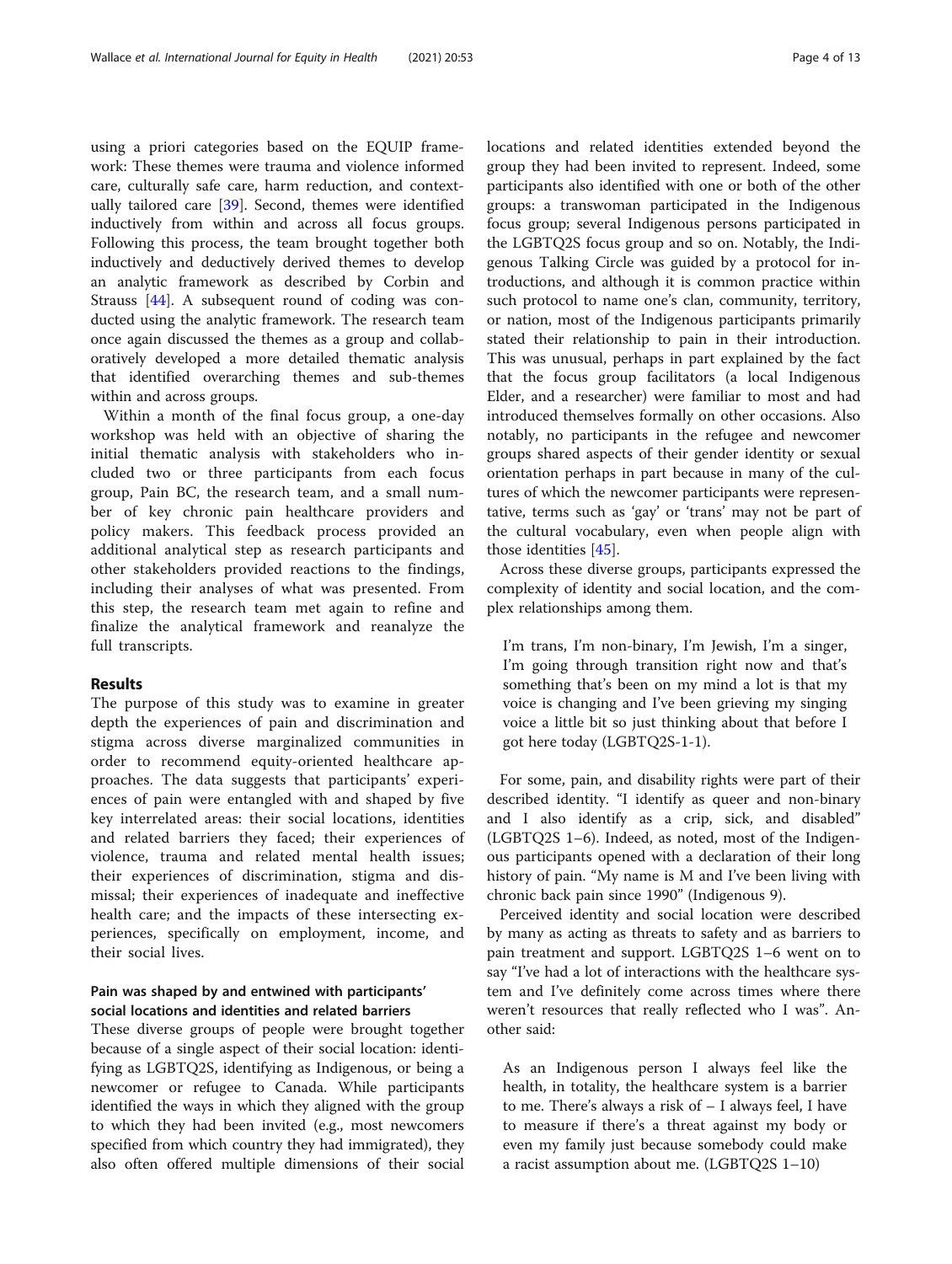Specific identities or social locations were associated with unique barriers to treatment and support, including specific threats to safety such as accessing genderaffirming care.

I am gender fluid, looking at taking testosterone and I'm curious about, broaching that with my doctor who's already very binary focused and in tandem with all of the mysterious things that cause pain and mental health issues… and then the layer of just very much like not knowing if I'm safe, being seen or willing to be asked to be seen or whatever is a barrier as well (LGBTQ2S 1-7).

Participant's social locations and identities were directly associated with specific structural barriers. For example, Indigenous participants' access to services varied according to whether or not they had status $3$  under the Indian Act.

When I say I'm Native I have to say non-status. I have to actually specify that, that I'm non-status because… my biological father is not on my birth certificate. I'm actually persecuted by both sides, by the Native side and the Canadian, white Canadians. And I kinda get thrown around by both of them because I'm not either one. (LGBTQ2S 1–11)

Similarly, newcomers' experiences varied with their status governed by legislation related to immigrants and refugees and the associated benefits to which they were variously entitled, with 'undocumented' newcomers having no access to healthcare. More generally many newcomers cited the high cost of health care as another structural impediment to accessing care. Newcomers without strong English skills described difficulty in even describing their health issues and pain, particularly given that many health care settings do not provide access to interpreters, with consequent under treatment, delayed treatment, mistreatment and emotional impact.

Emotionally it's very hard when you can't, when the services can't understand you and doctors don't understand you… (Newcomer 2 − 1).

The social identity status of being a refugee newcomer with its attendant consequences of social isolation was also identified as a cause for the advent of chronic pain.

She says before she [came to Canada], when she was in [her country of birth] she never feel anything, she was relaxed enjoying social life, meeting each other occasionally or meeting family, friends, whatever, go to church, go to mosque, whatever, she never feel that. But since she came here all the pain start to come out. (Translator for Newcomer FG2)

## Pain was shaped by violence, trauma and related mental health issues

Aside from social marginalization due to their identity locations, in all groups many associated their chronic pain with personal experiences of trauma and related mental health issues.

I'm a refugee … from [place]. I went through so many difficult things. I was raped and kicked, I was being kicked with boots, soldiers were kicking me with their boots, I don't know how my life came to be so broken down. After that I had no peace. I came here, I was happy that I'm here…I thought again I'm going to experience joy, happiness but it's not easy. I'm going to hospital, just to the hospital and I thought my kids were going to move and come and stay with me in this country. My kids never moved and follow me. My head is not working, I have high blood pressure, most of the time the pressure will go up to two fifty, three hundred. I'm taking drugs but the pressure does not come down. And the pain, I'm telling you… All night I'm walking (pacing) in the house while others are sleeping and I'm awake. Then I sleep in the daytime and we are supposed to live as a family and do chores and other things that means we are living as a family, but I can't because I have not slept all night. (Newcomer 1–6)

A participant from the LGBTQ2S community also shared the following:

I live with chronic pain and had pain probably my whole life and diagnosed with learning disabilities, as well as chronic mental illness and trauma, so all those kind of go together. (LGBTQ2S 1–4)

Yet another participant identified trauma and mental health as closely related to their experiences of pain:

..in addition to like um physical kind of pain stuff, like mental health struggles and complex PTSD and trauma is something I've lived with most of my life as well and I think it's been like a big source or like really important in my um, my resulting chronic pain. (LGBTQ2S 1-NS)

 $^{\rm 3}$  Indian status is the legal status of a person who is registered as an Indian under the Indian Act 46.Act I. Indian Act, RSC 1985, c I-5. 1876.. The Indian Act is a race-based act of legislation that categorized Indigenous persons and governed all aspects of their lives, and remains in force today, with a few revisions since 1885.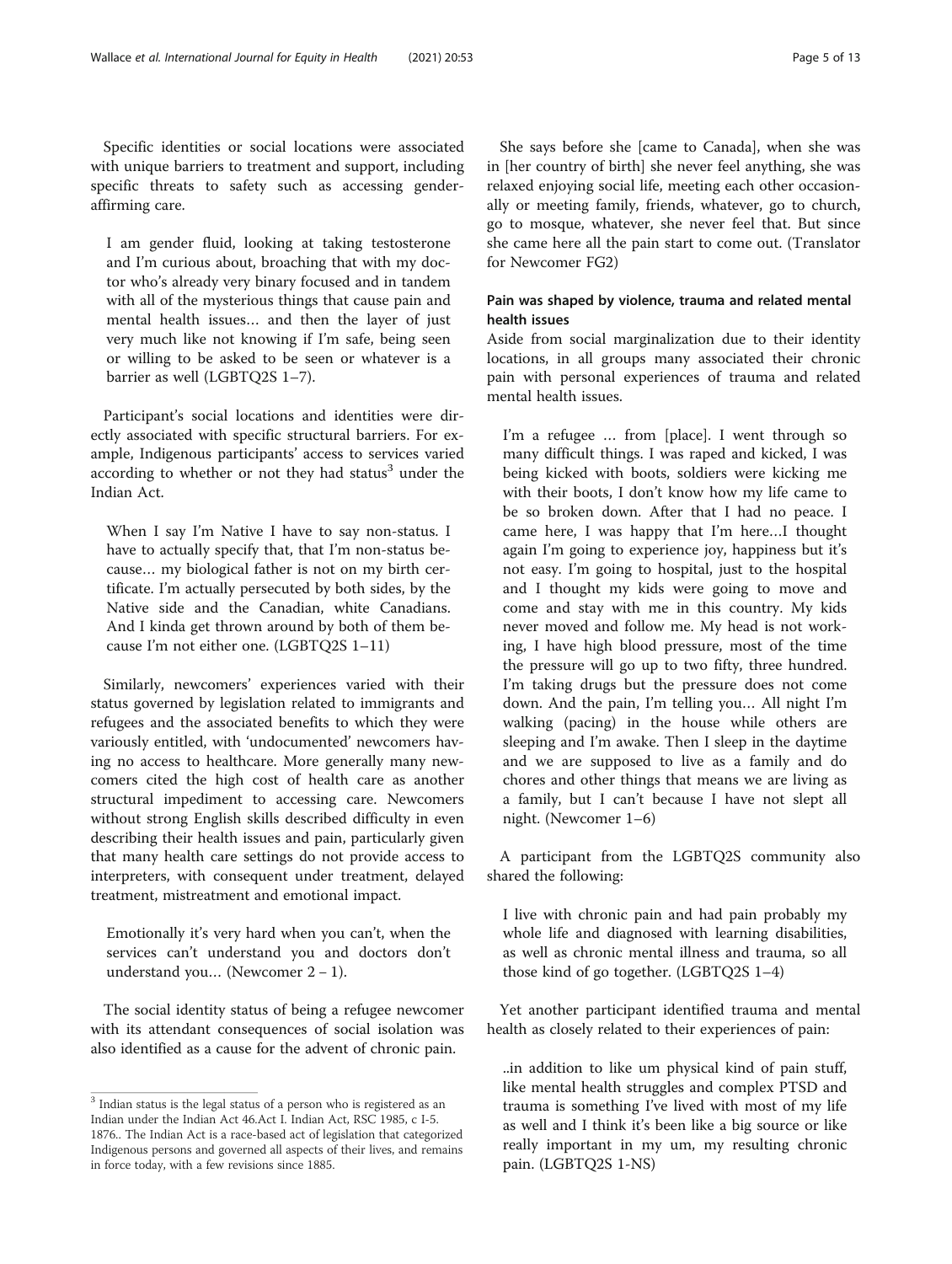## Pain, discrimination, stigma and dismissal

Along with systemic barriers to accessing health care as described in the first theme above, discrimination, stigma and experiences of having their concerns dismissed by health care workers was identified as a significant and common experience across all participant groups. The participants' experiences of pain were described in ways that were inseparable from their experiences of discrimination, stigma, and dismissal. As suggested earlier, throughout the focus group, and during the one-day workshop, many in the LGBTQ2S group described how cisnormativity and heteronormativity that pervades multiple systems influenced their experiences, and thus the meaning of pain.

…I wanted to share…about being a student and being at post-secondary institutions and experiences like working with the disability resource centres on campuses that I've been at and with various professors and others that are above [laughs] me as a student. And also in combination with my fibromyalgia, which is chronic and constant kind of pain but also having PMS and menstrual issues combined with the gender identity stuff makes just a whole other mixed bag of things to limit you in sort of access to education and to acceptance, yeah. (LGBTQ2S -NS)

All of the Indigenous participants described experiencing race-based discrimination, with most describing being constructed as "drug seeking" by health care workers, regardless of whether they wanted medication or not.

Well I used to use drugs…I don't do that anymore. I'm on methadone now and I'm in recovery, so. But…because I'm on so much methadone… it's hard for me to manage my pain…when I do go to the hospital and stuff, they look up my past history and my drug life, and …they always bring that up. It's always like, they won't give me the medications that I should be getting because they think I'm drug seeking. (Indigenous 1).

Participants described how such assumptions were interrelated with their experiences of not being believed which in turn deterred them from seeking and getting care:

For me, I'm having a hard time to ask for help to any doctors because of how they treat me, like [they] say I just want to get pain medication just to get high and all that, and I'm really in pain and I'm

telling them and they don't believe me and that, and I'm having a really hard time right now. It is hard for me to ask because of all the things I went through with the doctors and that. They treat me like…I'm just after the drugs to get high and that. They don't believe me, that I'm in pain. I'm trying really hard to ask for help and it's really hard for me to ask for help because of how I was treated before. (Indigenous 3)

These experiences of discrimination, stigma and dismissal were entwined with participants' experiences of inadequate and ineffective health care, together shaping their understanding, experiences, and meanings of pain.

## Inadequate and ineffective health care

Overwhelmingly, most participants described being unable to find effective pain management.

Nothing has been working for pain management. I've tried massaging, I've tried IMS, I've tried acupuncture, I tried medicinal marijuana, I've tried like stronger medication, I've tried street stuff and nothing is making it any better. (LGBTQ2S  $1 - 9$ )

I was finally diagnosed with osteoarthritis in two places in my foot and I'm presently waiting now to see the orthopedic surgeon, which … is going to be another year or year and a half before I'm getting some help there. At least now I'm getting treatment, like I have physio every Monday, I have Voltaren cream that I can put on my feet; whereas for six years, no physio, no cream, no pain medication. It just kept escalating and escalating. And I think part of the reason why it is as bad as it is now, is because there was nothing for six years. No physio, no suggested anything for it; just waiting for the next doctor. (Indigenous 7)

Most were only able to access pharmaceuticals and many in each group described this as very limited and problematic.

Finally, they put me on 2 mg of Dilaudid twice a day, once in the morning and once in the afternoon, and they told me I could go on 1 mg four times a day, and it was like wow, yeah, okay [sarcasm]. So, I take several different painkillers, but I don't want to be on medication; I want solutions. I want to be fixed. (Indigenous 6)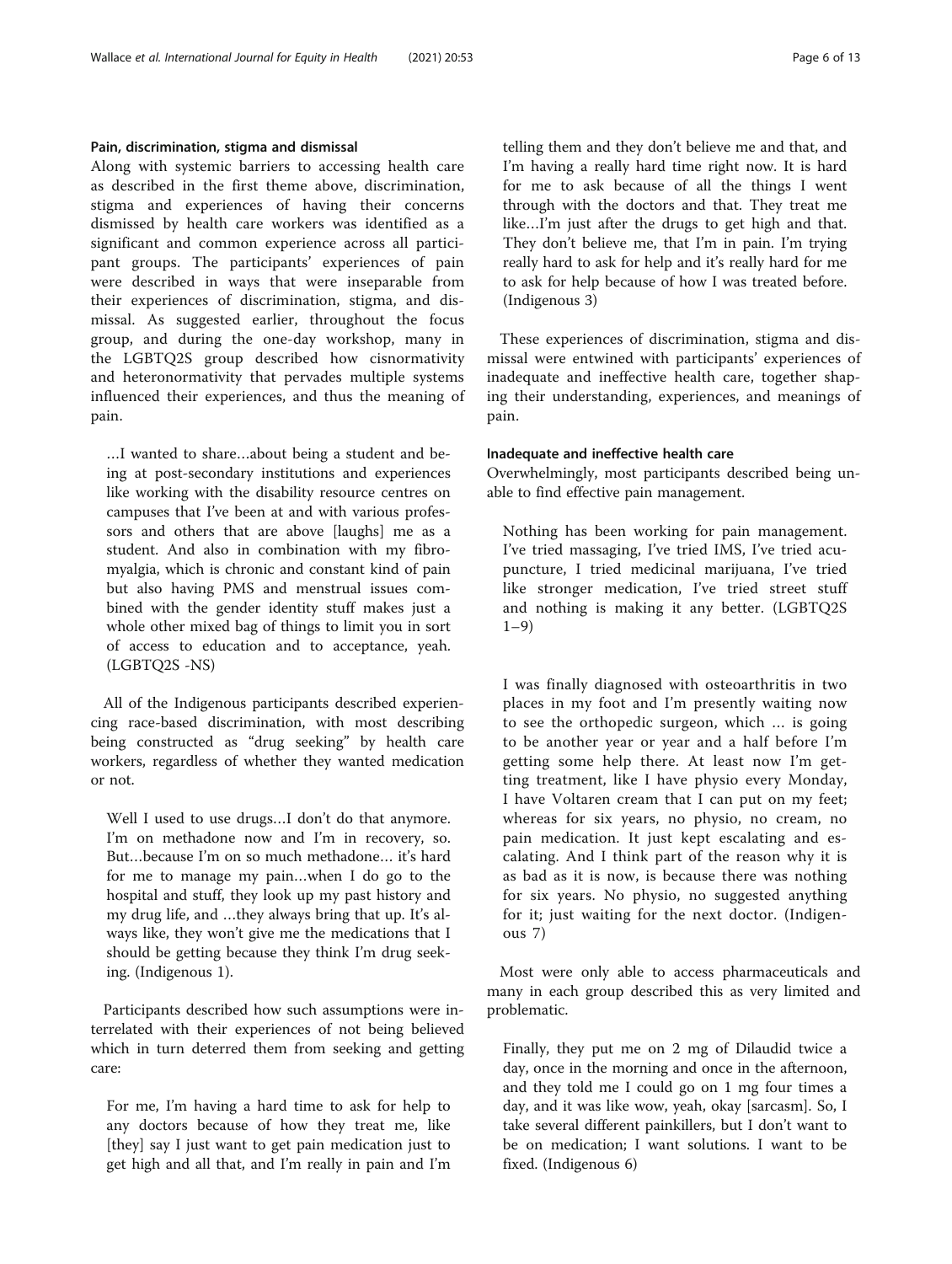A participant from another group attested to a similar experience:

…like pharmaceuticals don't really work for me and like in my experience like very few practitioners are willing to talk about any other options and are willing to work with like other types of practitioners (LGBTQTS).

This was reiterated by a participant from the refugee newcomer group:

I go to complain to the doctor and he give me sleeping pills and I say, no, I don't want to do that, it control me. And he always give me, give me the prescription, prescription all the time but he don't give me the specialist doctor. (Newcomer 1–3)

As described earlier, participants recounted being disbelieved regarding the existence of pain, their level of pain and the cause of their pain, and dismissed regarding their concerns, needs and preferences, leading to ineffective health care. In each group several participants described how the impact of being disbelieved and dismissed had led to misdiagnoses and mistreatment.

Pain. I honestly don't know what it's like to live without pain. I had back surgery a long time ago… They wanted to put those rods in my back and I told them natives tend to reject those rods, so I don't want to go through that. They wouldn't listen to me. Well, at the fourth month after having them in me… I started feeling my body was rejecting the steel. I went in and I told them and they did not listen to me. They said that it was in my head, that …I was trying to get drugs. …at the year mark of them being in my body, I was rushed to emergency in [another community]… they had to open me up as soon as I got in there and there was steel and pus and everything, like large amounts… For somebody to have two big jugs of liquid pus come out of them, there has got to be something that can be done before this, and where they had those bolts, it broke the bones, it ate the bones. So, I've got nine bones in my body that are gone because of this one doctor ... He crippled me. (Indigenous 4)

A newcomer described a six-year quest for treatment of pain. She described being dismissed repeatedly by physicians in primary care, and not believed by other healthcare providers.

So, I told myself I need to go to emergency not [a] walk in clinic because it will take me a long

time. So, when I went there, I told them that I have strong headache and I show them the place exactly the place. And I told them that I need, I need help because I can't help all these pain. The doctor he didn't believe me at first, he told me you just have a migraine…I told him, no, it's not that, I feel something in my brain it push my brain away. But he didn't believe that, he like I felt he's just feels that I am like acting like I am….

R: You are faking it?

P: Yeah and my husband told him can you please do a CT scan, something better to, to know what she has. Like when they do the CT scan they found the tumor that took all the right side. (Newcomer 2–3)

Many experienced difficulty knowing what to do and navigating the system, reflecting how systems are not organized in ways that are tailored to needs. One newcomer described:

My doctor, after taking x-rays and, yeah, trying to figure out what it was- the first thing the doctor says is "go to a physiotherapist" and then you do that. But you have to choose the physiotherapist, you have to find out which one would be better for you and where to go – you have to do all the research. It's not that they say, okay, this physiotherapist works with me, this doctor, and I know this one is better for this arm and this one is good for the knee, no, they don't give you zero, nothing. And you have to do the research, you have to figure it out… (Newcomer  $1-3$ ).

The inadequacies of health care shaped the meanings of pain for participants and worked to deter access to care, and to worsen the impact of pain.

…every time I go to a new practitioner I have to like tell them my whole like life story all over again. And it's like really exhausting…it's like I have to be really vulnerable and if they're not trauma-informed it's just an awful experience, to be that vulnerable they're kind of just like seeing things through a certain lens and, yeah, I don't feel believed or like I'm going to get, like the options they present aren't going to be like what I'm looking for. (LGBTQTS)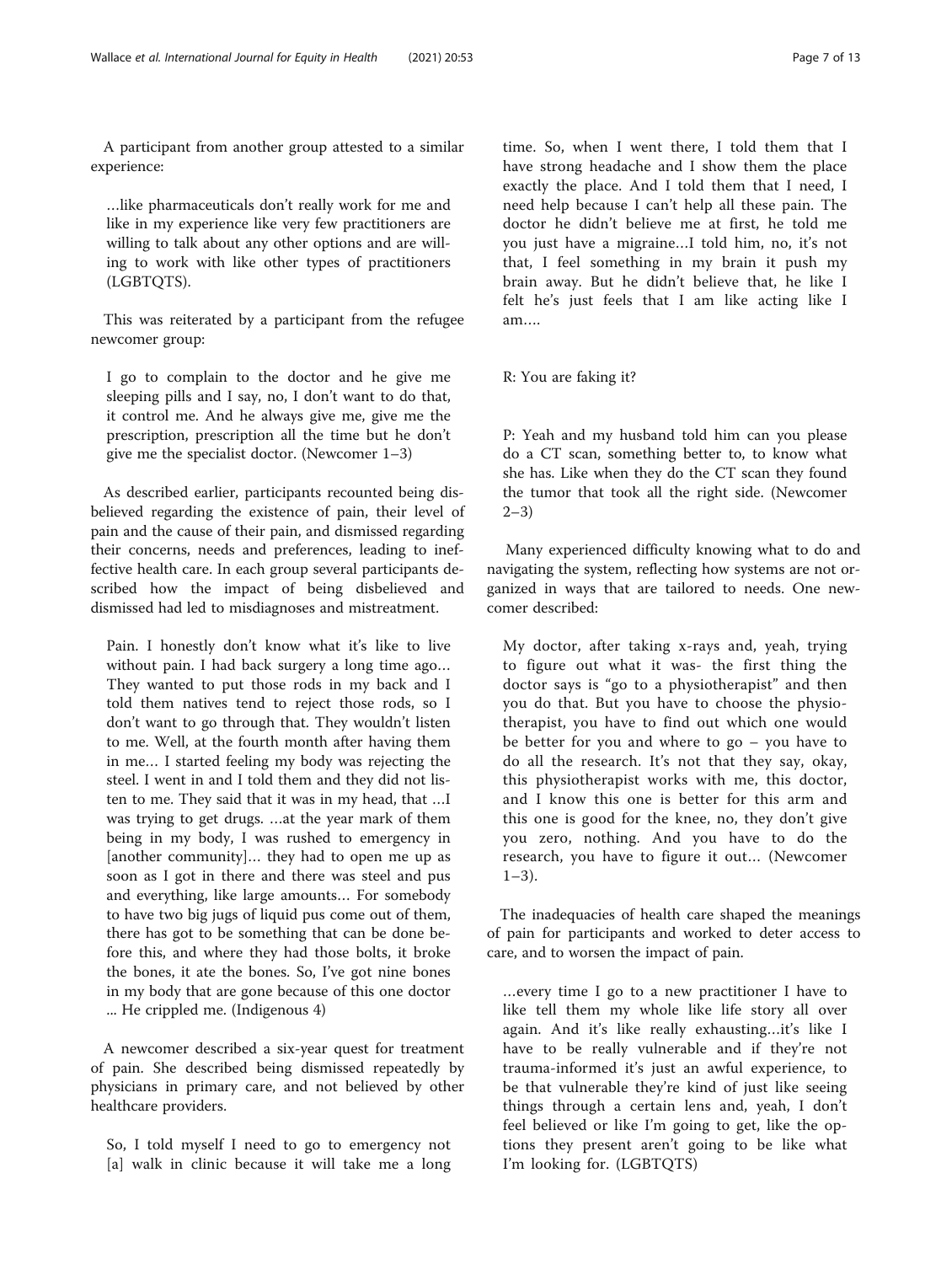## The impact of chronic pain: Complex and multifaceted

Participants described the effects of chronic pain in ways that demonstrated how the experience and impacts of pain emerged from the complex intersections among the emotional, mental, physical, social and economic dimensions of their lives as they endured the consequences of multiple forms of stigma and discrimination and structural barriers across systems. However, participants also exhibited resilience and worked to navigate significant systemic barriers to adequate care. For example, one newcomer continued her quest to improve her English in order to deal with a cascade of events stemming from inadequate interpretation.

…it's a very hard way because the government they took away my kids – fifteen years I have no kids, once a year, one hour, they only let me visit my kids, it's hard. And it's because of how the interpreter translated, all I said when I was at the psychiatrist office is that my life is so hard that it looks like it's better if I die. But that does not mean I wanted to kill myself, I was just trying to say that my life was so hard that's all. Life not easy for me, die better than to live. But the interpreter they say I want to kill myself … and after they took me, put me in an asylum for four years. They destroyed my life, I'm so upset and I say I'm not crazy, I'm normal, I'm not crazy and I don't want to go there, but they put me in and gave me a lot of pills, a whole bunch, and they put me in and that's why I'm very upset. And I said, no, I stop to go to counsellor, I stop going to anything and I say, no way, until when I can speak by myself (in good English) okay? (Newcomer 1–8)

Specifically, across groups, participants emphasized impacts of the intersections of pain and barriers to support on their mental health, employment, income, and their social relationships:

I come from my country, I run away from the war, I came here but now see…. I just want to be human, I want to be like normal people. I don't want to be like people who stay inside the home feeling scary, scary all the time. (Newcomer 1–5)

…my experience of living with chronic migraine is the most limiting of the things that I live with and it's caused really intense social isolation which isn't the greatest for my mental health. (LGBTQ2S 1–8)

The effects on employment included enduring additional pain during work, the challenges of fulfilling work expectations, and for many, being unable to get or continue working.

I have been in pain for well over 20 years so I've kind of learned to just grit my teeth and cope kind of thing. I was working. My job was really, really important to me [sigh]. So, I went from working eight hours a day down to six hours, down to five hours, to four hours, and I had to leave my job about three weeks ago because I just, I couldn't even get in a two-hour shift anymore. (Indigenous 6)

I do nails as a job but now I can't hold the hand to do nails, so I have to stay home. I can't work (Newcomer 1–3).

…in relation to chronic pain I've been [a specific service provider] and actually just had to, at the end of last year, had to give up my license because I can't afford to carry on that profession anymore. (LGBTQ2S 1–8)

The economic impact was profound across the groups, both as a consequence of the impact on employment, and as a consequence of the costs of support and treatment.

I've had pain since childhood. I became a lot more disabled by it in my early twenties and have been going to school, in quotation marks, part-time to survive, because I can't work and now I can't go to school. (LGBTQ2S 1–7)

Many simply could not afford treatment, even when they found modalities that were effective. A newcomer who had debilitating pain post surgery and chemotherapy for a brain tumour had to stop accessing treatment; the situation was exacerbated because they did not have proper documentation to stay in the country and therefore were not eligible for health care benefits. "…it was paid from, from me and I just didn't have any more money and I had to stop going". (Newcomer 1–2).

I had a referral to the podiatrist…so I go to make an appointment and everything and then the podiatrist says you have to pay \$50 up front …I'm like what? I'm on disability, plus I have status. So, the lady at the reception…said well you can get a form filled out from the Ministry to get it paid for. So I go through all the trouble to get that done, call to book an appointment telling them that I have the form filled out so the Ministry can pay for it, well you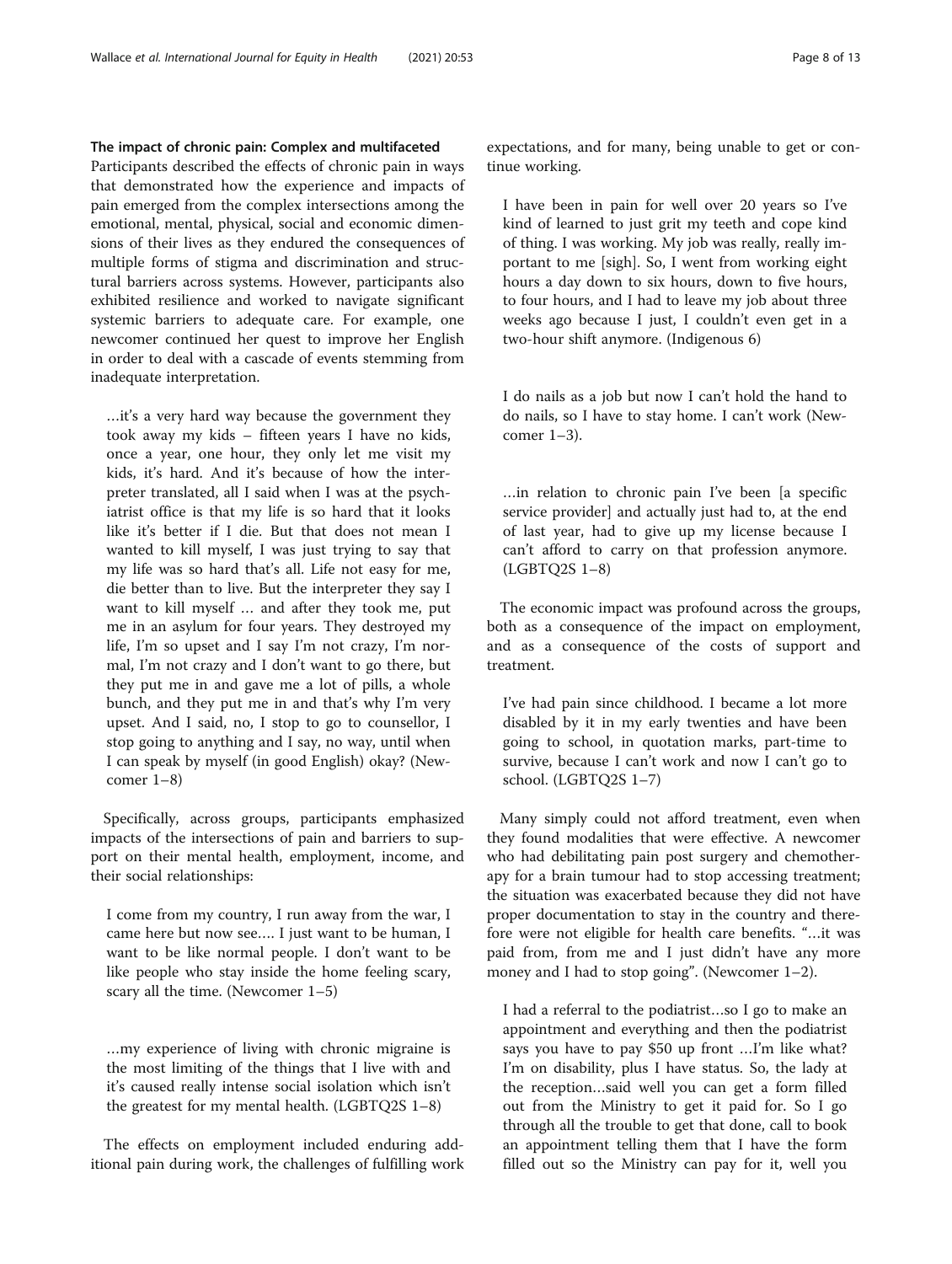have to still come, bring \$35 cash to pay for the filing fee…So I never did see the podiatrist because it just wasn't affordable. (Indigenous 6)

Participants' experiences of chronic pain were described in relation to others, including family and community members, both in terms of how others influenced their experiences and how their chronic pain affected others.

I've spent more than half of my life being in severe pain. I've had fibromyalgia for 26 years and I had to relocate because of it. When we lived in (another community) I spent a lot of time in the hospital. My marriage ended because of my health problems. I had a very spoiled husband who for the first four years of our marriage came home and his dinner was made, he didn't have to lift a finger to help, and then when I got sick he had a hard time with it. (Indigenous 6)

Many (mostly women) were caregivers. For example, one newcomer described the impact of caring for her daughter, and how pain in turn affected her caregiving and their wellbeing:

I have a little girl in a wheelchair and she doesn't walk, is non-verbal. She's not such a little girl and she's getting heavy. This has been going on and on and on for so many years – she's fourteen. So, it's many years of lifting but now instead of being both sides of my body now I was completely restricted in one and its really damaged… And the stress from [paying for treatment] and the stress of having to spend more money on my daughter than me because you always put others first. (Newcomer, 1–1)

Another woman was at a loss regarding how to manage in the face of her inability to work, her debilitating pain and the need to care for her children on her own.

I'm stuck and I'm stuck and that's why I try. I try to go to school (for upgrading skills) but I cannot go to school because I have three children. I'm a single mum with three children …I ran away from [an abusive husband] that's why I have to be careful for my children (Newcomer 1–5).

## **Discussion**

The purpose of this study was to examine in greater depth the experiences of pain and discrimination and stigma across diverse marginalized communities to inform and tailor equity-oriented responses to chronic pain so that people receive respectful, just, and effective care. Through these focus groups we heard how the experience of pain for people who face systemic inequities and injustices emerges from the complex intersections of the broader social environment. Chronic pain is as much a social issue as it is a health issue. For participants in the study groups, social locations engendered specific forms of social inequities, dismissal, discrimination and stigma which shaped their experiences and meanings of pain. People described experiencing harms on the basis of their social identities by health care professionals and others in the community. Overall, participants' experiences of pain were deeply informed by a composite of experiences that included discrimination, stigma, dismissal and social and economic disadvantage as well as experiences of trauma. They reported "not being listened to nor believed" by care professionals and others and "violated" by the stigmatization, stereotyping, racism, sexism, heterosexism, cisnormativity, and transphobia they faced in the health care system  $[18]$  $[18]$ . These experiences of injustice were compounded by poverty and inadequate access to supports and resources. Treatment of pain was particularly defined by multiple and intersecting forms of systemic violence and discrimination.

Thus, participants' pain was shaped by others, particularly health care providers and broad social systems related to health care, housing, immigration and income, and people's positions within those systems. Fortunately, there is increasing attention being paid to the impact of privilege and disadvantage on experiences of pain and access to care, for example, in terms of race [[23\]](#page-11-0), sexual orientation  $[46]$  $[46]$  and gender  $[40]$  $[40]$ . In particular, we identify the deleterious impact of care provider actions that the participants experienced as unjust and unfair. When compared with non-minority counterparts, pain-related injustice appraisals are elevated among those who identify with marginalized minority racial/ethnic groups and among individuals with fewer socioeconomic resources [[32,](#page-11-0) [47](#page-12-0)].

Here we review the findings from the perspective of the Equip Health Care framework in our pursuit to inform equity-oriented care responses to chronic pain for people facing health inequities. We utilize the framework by discussing the findings according to the EQUIP framework's three key dimensions: traumaand violence-informed care, culturally-safe care, and harm reduction, each of which must be contextually tailored [[37\]](#page-11-0).

Analysis of the impact of these key dimensions [[48](#page-12-0)] suggests their potential for explicit adaption to enhance equity oriented responses to chronic pain. In this investigation, these key dimensions were studied in primary care clinics serving highly marginalized populations. Chronic pain was measured using von Korff's 7-item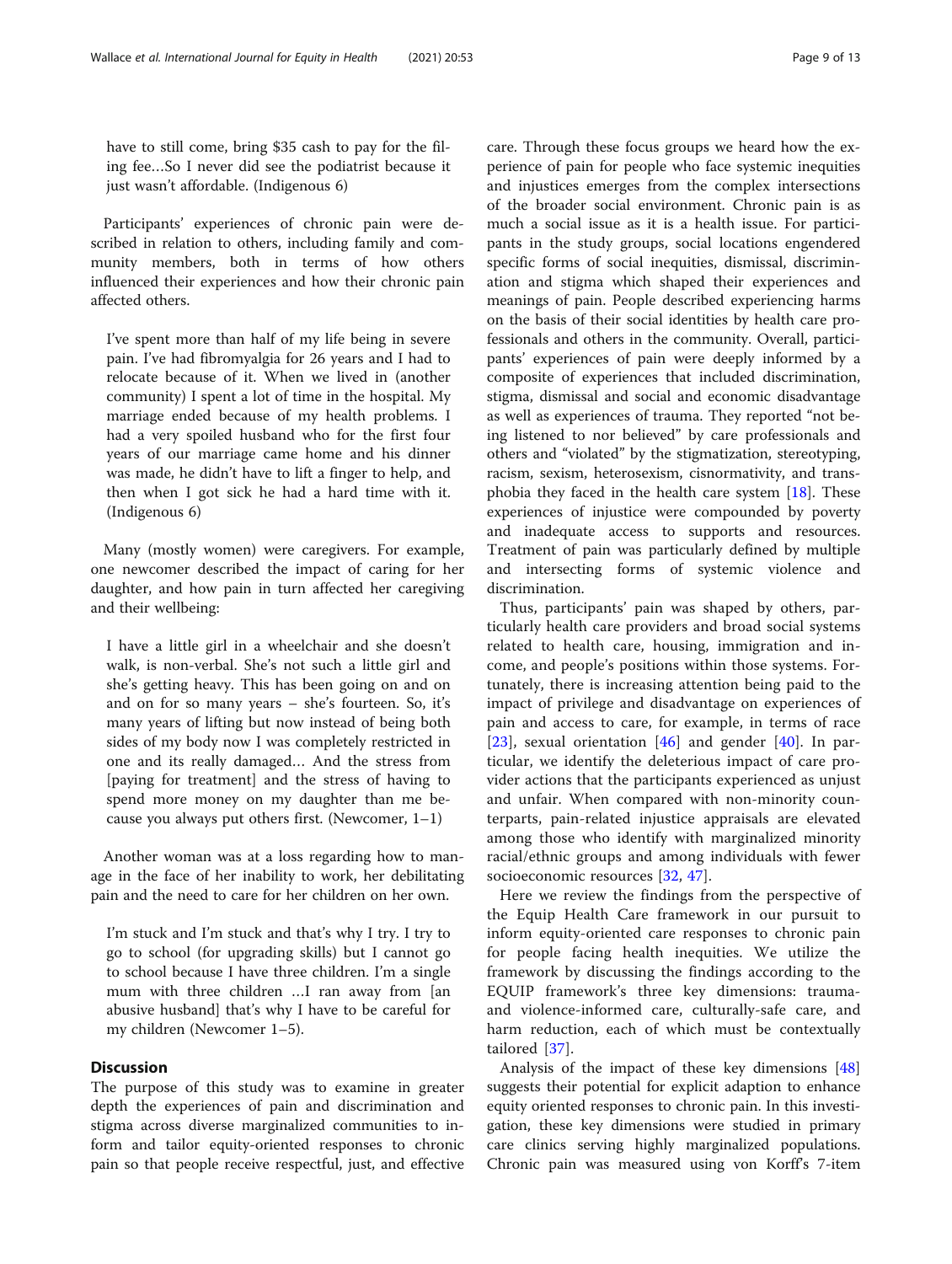chronic pain scale [\[49](#page-12-0)], assessing pain disability in the past 6 months. The project introduced a new measure of equity‐oriented health care: the Equity‐Oriented Health Care Scale (E‐HoCS). Using longitudinal data from a cohort of 395 patients facing systematic inequities, the study demonstrated that more equity-oriented health care predicted better health outcomes over time, as such care was associated with higher levels of patient comfort with their providers as well as confidence in their ability to manage and prevent health problems including chronic pain [[48](#page-12-0)]. Equity-oriented care predicted less disabling chronic pain as well as better quality of life and fewer depressive and trauma symptoms [\[48](#page-12-0)]. Further, an intervention integrating these key dimensions in primary care was able to increase staff confidence and comfort in providing such care [\[38\]](#page-11-0). Hence, this approach may be useful to promote equity-oriented care in relation to pain, and support people facing the greatest stigma, discrimination, and structural barriers toward improved outcomes.

Contextually tailored care customizes the three key dimensions of equity-oriented care to ensure responses are suitable to the populations served and local contexts [[38,](#page-11-0) [50](#page-12-0)–[52\]](#page-12-0). Although described separately, the three dimensions are interconnected in practice and need to be tailored to each particular context: in this case, people experiencing chronic pain and multiple intersecting forms of social marginalization. The objective is to provide responses beyond the individually focused concept of patient-centered care to orient and adapt services, policies and practices to be optimally responsive and respectful to both those being served and the local, social, and community contexts in which care is provided.

Trauma-and-violence informed care (TVIC) expands trauma-informed care to also be explicitly responsive to the structural and interpersonal forms of violence that most people affected by systemic inequities experience [[53](#page-12-0)–[55](#page-12-0)] and that can be seen in our data. Providers seek to create safe environments and foster trusting relationships that build on their awareness of the pervasiveness of trauma and violence and its impacts on health and well-being. Being responsive to current and past trauma and violence includes attention to structural violence, as well as individual and interpersonal experiences of trauma. Providing TVIC to people living with chronic pain includes understanding the history and context of individuals' lived experiences, recognizing trauma and violence as a risk factor for pain and pain outcomes, and adopting this strategy as a universal provision. The building of trust and respect can begin with recognition of one's power as a provider and the impact that marginalised social identities can have on the meaning-making of pain for people living with chronic pain. Pain management would include a respect for the ways that people

cope with trauma and violence, its links to mental health and substance use, and fostering trust by incorporating safety within care plans.

**Culturally-safe care** is guided by a deep understanding of the current and historical impacts of inequitable power relations, racism, colonization, marginalization and criminalization of people based on race or ethnicity. Rather than attending to differences based on race and culture as is characteristic of most cultural sensitivity and competence approaches, cultural safety places responsibility on care providers to create safety, including challenging discriminatory values and assumptions. Because equity requires care according to need, then, for example, racialized newcomers with limited official language skills would be accorded the support required to navigate pain care systems. Because cultural safety requires addressing racism, the pernicious stereotypes directed toward Indigenous people that deter health care access and quality [[56](#page-12-0)–[59](#page-12-0)] would be explicitly addressed in relation to chronic pain. Cultural safety is also a framework adapted to LGBTQ2S health [[60](#page-12-0)] as well as to people who use drugs  $[61-63]$  $[61-63]$  $[61-63]$ , among others.

Harm reduction includes the philosophy, policies and practices that seek to prevent the harms related to substance use rather than reducing substance use per se [\[64](#page-12-0)]. Substance use is viewed as part of society and life, and a health issue. Harm reduction approaches challenge policies and practices that cause unnecessary harm including the harms of inequities, criminalization of drugs and drug use, and refusing care to people who use substances [\[65](#page-12-0)]. It is an approach that provides pragmatic supports while avoiding judgement and expressing compassion for the dignity of each person. Stigmatizing certain substances and people who consume them causes harm and barriers to care. Substance use and chronic pain are linked and understanding, respecting, and responding to these links are integral to both providing care that is respectful and to building trust [[66\]](#page-12-0). Respectful engagement avoids stigmatizing language and mistrust of people with pain as "drug seeking" while openly supporting individual's own harm reduction practices by providing harm reduction supplies and ensuring signage conveys respect rather than zero tolerance (intolerance) [[57](#page-12-0)].

These key dimensions of equity-oriented care can be seen as more than ideals. The Equip framework seeks to operationalize these dimensions by identifying strategies for enhancing capacity for equity-oriented services [\[37](#page-11-0)]. These strategies are recognized as intersecting and flexible enough to be tailored to both local contexts as well as for various health inequities such as chronic pain. Overall, these strategies are relevant to support equityoriented responses at the organizational, clinical programming, and patient-provider interaction levels [\[37](#page-11-0)].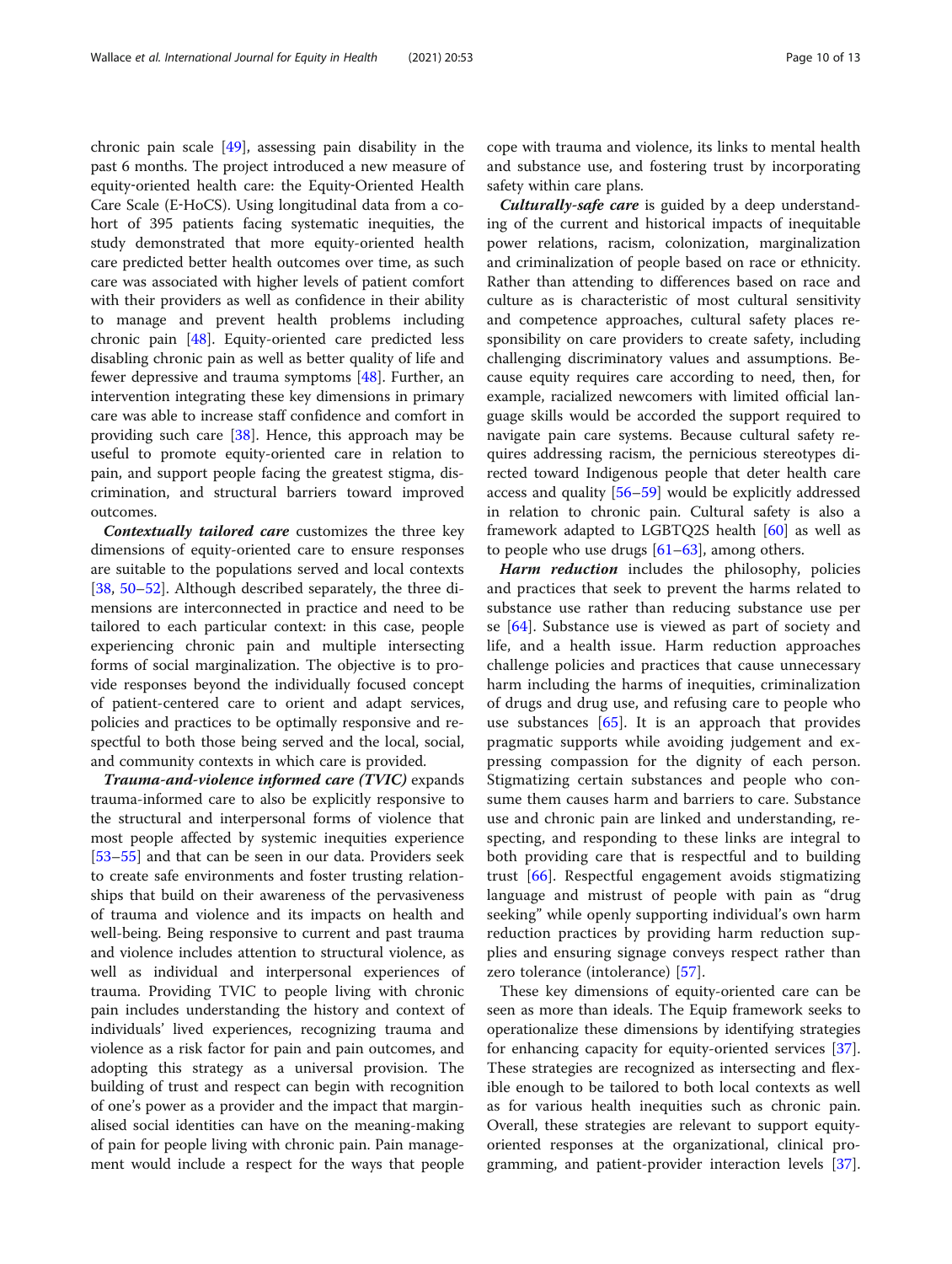Organizationally, the strategies have the potential to improve the 'fit' between people's needs and services, increase trust and engagement of clients, and shift from crisis-oriented care to continuity of care [\[37](#page-11-0)].

While many of the strategies for equity-oriented care are inexpensive to implement, the uptake of EOHC requires more than strategies to improve access to care. There is a requirement to question the meaning of care and the meanings of care held by people experiencing inequities. How responses to chronic pain are arranged and delivered matters to people experiencing inequities. Providers and organizations require a foundational understanding of and commitment to equity-oriented care. Indeed, disruption should be expected and embraced if organizations are to shift meanings of care to more fully reflect equity-oriented dimensions [[38\]](#page-11-0). Such productive disruption may be essential to move beyond the ongoing measuring of inequities and well-intentioned calls for health equity [[38\]](#page-11-0).

The scope of inequities in health overall and chronic pain specifically are well established with ample recommendations to improve access and outcomes for people who experience inequities and injustices. Further, while the relationship between perceived injustice and chronic pain outcomes has been acknowledged, there remains a paucity of equity-informed interventions that explicitly address inequity at point of care.

Building on the findings from this and other studies, equity-oriented responses to chronic pain would establish pain not only as a health care issue but as a social justice issue. The meanings of pain and power would be inseparable and addressing pain would be addressing privilege and power within system responses to pain. Addressing pain would be inclusive of identifying and challenging the inequities and injustices that are producing and sustaining the stigma, discrimination, powerlessness, and often violence experienced by those also experiencing pain [\[27](#page-11-0)]. For example, based on their findings regarding racial differences in chronic pain experiences and outcomes, Trost et al. [[32\]](#page-11-0) call for systemslevel interventions that go beyond individual level interventions to address possible antecedents to elevated injustice appraisals both within medical contexts and broader social structures.

## Limitations

There are a number of limitations to this study. The small number of participants cannot be expected to capture the full diversity among the groups represented nor the complete range of experiences and perspectives. The recruitment locations influenced who was able to participate. For example, the Indigenous focus group was recruited from and held in a clinic which also houses a methadone clinic and thus a number of participants

reflected these lived experiences. We expect that the study appealed to those who may have experienced the most challenges and were most interested in discussing these issues. At the same time, we are aware that the impacts of chronic pain limited some interested individuals from fully participating or attending at all. Significant accommodations were necessary to reduce barriers to participate but we were aware that some individuals regretted not being able to participate. Finally, as a community-based research project we recognize that community participation varied within the research process [\[67\]](#page-12-0) with greater inclusion in some aspects and less participation in others.

## Conclusions

This study underscores the complexity of the experiences and meanings of pain for people living with pain and facing social disadvantages, stigma, discrimination and structural barriers to support such as poverty, systemic racism, sexism, cisnormativity and heteronormativity that are embedded in and supported by policies and social arrangements. This analysis emphasizes the inadequacies of an exclusive biomedical orientation to the understanding and treatment of pain, in particular the over-reliance on pharmaceutical management, and points to the need for efforts toward equity in the response to pain. Equity requires treating people according to needs, not treating everyone the same. The specific experiences of these participants highlight the connections among pain, mental health and substance use and shows how stigma, discrimination and dismissal of the meanings and experiences of people living with pain must be tackled through change, not just by care providers, but by innovations in systemic structures. The EQUIP Framework is an approach to integrating trauma- and violence-informed care; culturally-safe care; and harm reduction in health care that may hold promise for being tailored to people experiencing pain and social marginalization.

### Authors' contributions

All authors provided input into the overall conceptualization and operationalization of this research program. BW, CV, CH, MMM performed data collection and all authors collaborated on the analysis and interpretation of the data. BW and CV led the development of the manuscript with CH, MMM, GM, MH, KD providing significant contributions to the development of the manuscript and the final submission. All authors read and approved the final manuscript.

## Funding

This study was supported by a British Columbia Michael Smith Foundation for Health Research's Convening and Collaborating grant and a Social Sciences and Humanities Research Council of Canada's Partnership Engage grant. The funders did not contribute to the design of the study, data collection, analysis, interpretation of data nor in writing the manuscript.

## Availability of data and materials

The datasets used/or analyzed during the current study are available from the corresponding author on reasonable request.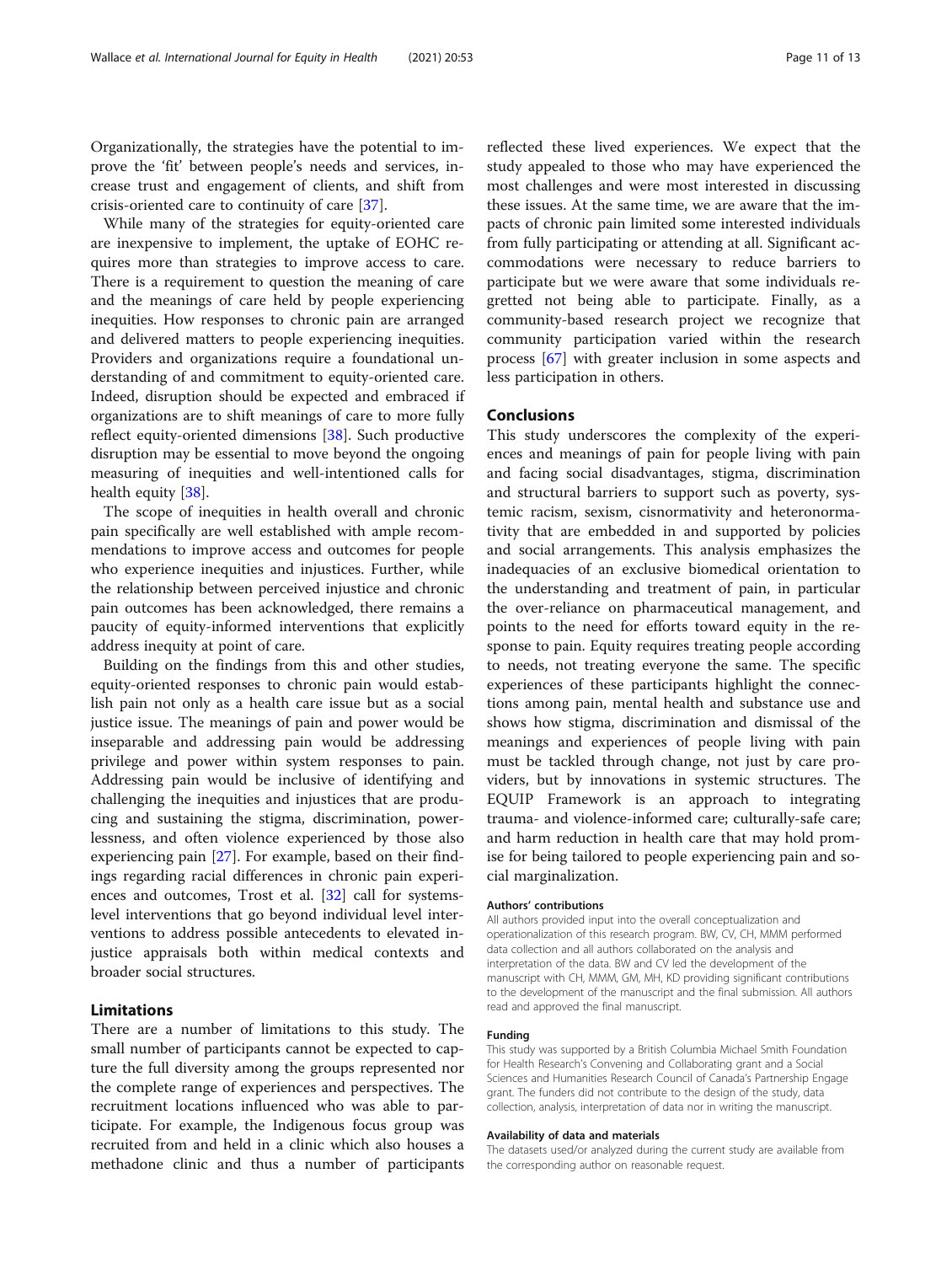## <span id="page-11-0"></span>Ethics approval and consent to participate

Ethical approval for the project was granted from the University of British Columbia Behavioural Research Ethics Board (H18-01481). All participants completed an informed consent process.

## Consent for publication

Not applicable.

## Competing interests

The authors declare that they have no competing interests.

## Author details

<sup>1</sup>School of Social Work, University of Victoria, PO Box 1700, STN CSC, BC, Victoria, Canada. <sup>2</sup>Canadian Institute for Substance Use Research (CISUR), P.O. Box 1700, STN CSC, BC V8W 2Y2 Victoria, Canada. <sup>3</sup>School of Nursing, University of British Columbia, T153-2211 Wesbrook Mall, BC V6T 2B5 Vancouver, Canada. <sup>4</sup>Pain BC, 1508 W Broadway, V6J 1W8 BC Vancouver, Canada. <sup>5</sup>Department of Psychology, University of British Columbia, 2136 West Mall, BC V6T 1Z4 Vancouver, Canada.

# Received: 23 November 2020 Accepted: 24 January 2021

## References

- 1. Institute of Medicine Committee on Advancing Pain Research Care, and Education. Relieving Pain in America: A Blueprint for Transforming Prevention, Care, Education, and Research. Washington (DC): National Academies Press (US), National Academy of Sciences; 2011.
- 2. Blyth FM, Van Der Windt DA, Croft PR. Chronic disabling pain: a significant public health problem. Am J Prev Med. 2015;49(1):98–101.
- 3. Darnall BD, Carr DB, Schatman ME. Pain psychology and the biopsychosocial model of pain treatment: ethical imperatives and social responsibility. Pain Med. 2017;18(8):1413–5.
- 4. Gatchel RJ, Peng YB, Peters ML, Fuchs PN, Turk DC. The biopsychosocial approach to chronic pain: scientific advances and future directions. Psychol Bull. 2007;133(4):581.
- 5. Richmond H, Hall AM, Copsey B, Hansen Z, Williamson E, Hoxey-Thomas N, et al. The effectiveness of cognitive behavioural treatment for non-specific low back pain: a systematic review and meta-analysis. PloS One. 2015;10(8): e0134192.
- 6. Chorney JM, McGrath P, Finley GA. Pain as the neglected adverse event. Cmaj. 2010;182(7):732-.
- 7. Hadjistavropoulos T, Breau LM, Craig KD. Assessment of pain in adults and children with limited ability to communicate. In: DC T, R M, editors. Handbook of pain assessment: The Guilford Press; 2011. p. 260 – 80.
- Turk DC, Melzack R. Handbook of pain assessment. Third ed. New York: Guilford Press; 2011. pp. 260–82.
- 9. Prkachin KM, Solomon PE, Ross J. Underestimation of pain by health-care providers: towards a model of the process of inferring pain in others. Can J Nurs Res. 2007;39:2.
- 10. Kappesser J, Williams ACdC, Prkachin KM. Testing two accounts of pain underestimation. Pain. 2006;124(1–2):109–16.
- 11. Chambers CT, Reid GJ, Craig KD, McGrath PJ, Finley GA. Agreement between child and parent reports of pain. Clin j pain. 1998;14(4):336–42.
- 12. Resnik DB, Rehm M. The undertreatment of pain: scientific, clinical, cultural, and philosophical factors. Med Health Care Philos. 2001;4(3):277–88.
- 13. Melzack R. The tragedy of needless pain. Sci Am. 1990;262(2):27–33. 14. Campbell LC, Robinson K, Meghani SH, Vallerand A, Schatman M, Sonty N.
- Challenges and opportunities in pain management disparities research: Implications for clinical practice, advocacy, and policy. J Pain. 2012;13(7): 611–9.
- 15. Brennan F, Carr DB, Cousins M. Pain management: a fundamental human right. Anesth Analg. 2007;105(1):205–21.
- 16. Hadjistavropoulos T, Craig KD, Duck S, Cano A, Goubert L, Jackson PL, et al. A biopsychosocial formulation of pain communication. Psychol Bull. 2011; 137(6):910.
- 17. Anderson M, Choinière M, El-Gabalawy H, Laliberté J, Swidrovich J, Wilhelm L. Canadian Pain Task Force Report: June 2019. Ottawa: Health Canada; 2019.
- 18. Craig KD, Holmes C, Hudspith M, Moor G, Moosa-Mitha M, Varcoe C, et al. Pain in persons who are marginalized by social conditions. Pain. 2020;161(2): 261–5.
- 19. De Ruddere L, Craig KD. Understanding stigma and chronic pain: a-state-ofthe-art review. Pain. 2016;157(8):1607–10.
- 20. Frenkel L, Swartz L. Chronic pain as a human rights issue: setting an agenda for preventative action. Glob health action. 2017;10(1):1348691.
- 21. Farmer P, Bourgois P, Fassin D, Green L, Heggenhougen HK, Kirmayer L, et al. An anthropology of structural violence. Curr Anthropol. 2004;45(3): 305–25.
- 22. Green CR, Anderson KO, Baker TA, Campbell LC, Decker S, Fillingim RB, et al. The unequal burden of pain: confronting racial and ethnic disparities in pain. Pain Med. 2003;4(3):277–94.
- 23. Drwecki BB. Race and Pain: A Dual Injustice. Social and Interpersonal Dynamics in Pain: Springer; 2018. p. 455 – 80.
- 24. Hooten WM. Chronic pain and mental health disorders: shared neural mechanisms, epidemiology, and treatment. 2016: Elsevier.
- 25. Wuest J, Merritt-Gray M, Ford-Gilboe M, Lent B, Varcoe C, Campbell JC. Chronic pain in women survivors of intimate partner violence. J Pain. 2008; 9(11):1049–57.
- 26. Dassieu L, Kaboré J-L, Choinière M, Arruda N, Roy É. Chronic pain management among people who use drugs: A health policy challenge in the context of the opioid crisis. Int J Drug Policy. 2019;71:150–6.
- 27. Dasgupta N, Beletsky L, Ciccarone D. Opioid crisis: no easy fix to its social and economic determinants. Am J Public Health. 2018;108(2):182–6.
- 28. Landefeld JC, Miaskowski C, Tieu L, Ponath C, Lee CT, Guzman D, et al. Characteristics and factors associated with pain in older homeless individuals: results from the health outcomes in people experiencing homelessness in older middle age (HOPE HOME) study. J Pain. 2017;18(9): 1036–45.
- 29. Ziadni MS, Sturgeon JA, Bissell D, Guck A, Martin KJ, Scott W, et al. Injustice Appraisal, but not Pain Catastrophizing, Mediates the Relationship Between Perceived Ethnic Discrimination and Depression and Disability in Low Back Pain. J Pain. 2020;21(5–6):582–92.
- 30. Lumley MA, Schubiner H, Carty JN, Ziadni MS. Beyond traumatic events and chronic low back pain: assessment and treatment implications of avoided emotional experiences. Pain. 2015;156(4):565–6.
- 31. Bissell DA, Ziadni MS, Sturgeon JA. Perceived injustice in chronic pain: an examination through the lens of predictive processing. Pain Manag. 2018; 8(2):129–38.
- 32. Trost Z, Sturgeon J, Guck A, Ziadni M, Nowlin L, Goodin B, et al. Examining injustice appraisals in a racially diverse sample of individuals with chronic low back pain. J Pain. 2019;20(1):83–96.
- 33. McParland JL, Eccleston C, Osborn M, Hezseltine L. It's not fair: an interpretative phenomenological analysis of discourses of justice and fairness in chronic pain. Health. 2011;15(5):459–74.
- 34. Spence ND, Wells S, Graham K, George J. Racial discrimination, cultural resilience, and stress. Can J Psychiatry. 2016;61(5):298–307.
- 35. Kim PJ. Social Determinants of Health Inequities in Indigenous Canadians Through a Life Course Approach to Colonialism and the Residential School System. Health Equity. 2019;3(1):378–81.
- 36. Katz-Wise SL, Everett B, Scherer EA, Gooding H, Milliren CE, Austin SB. Factors associated with sexual orientation and gender disparities in chronic pain among US adolescents and young adults. Prev Med Rep. 2015;2:765– 72.
- 37. Browne AJ, Varcoe CM, Wong ST, Smye VL, Lavoie J, Littlejohn D, et al. Closing the health equity gap: evidence-based strategies for primary health care organizations. Int J Equity Health. 2012;11:59.
- 38. Browne AJ, Varcoe C, Ford-Gilboe M, Wathen CN, Smye V, Jackson BE, et al. Disruption as opportunity: Impacts of an organizational health equity intervention in primary care clinics. Inter J Equity Health. 2018;17(1):1–16.
- 39. Browne AJ, Varcoe C, Ford-Gilboe M, Wathen CN. EQUIP Healthcare: An overview of a multi-component intervention to enhance equity-oriented care in primary health care settings. Inter J Equity Health. 2015;14(1):152.
- 40. Keogh E. Sex and gender as social-contextual factors in pain. Social and interpersonal dynamics in pain: Springer; 2018. p. 433 – 53.
- 41. Wallerstein NB, Duran B. Using Community-Based Participatory Research to Address Health Disparities. Health Promot Pract. 2006;7(3):1–12.
- 42. Israel BA, Schulz AJ, Parker EA, Becker AB. Community-based participatory research: Policy recommendations for promoting a partnership approach in health research. Educ Health. 2001;14(2):182–97.